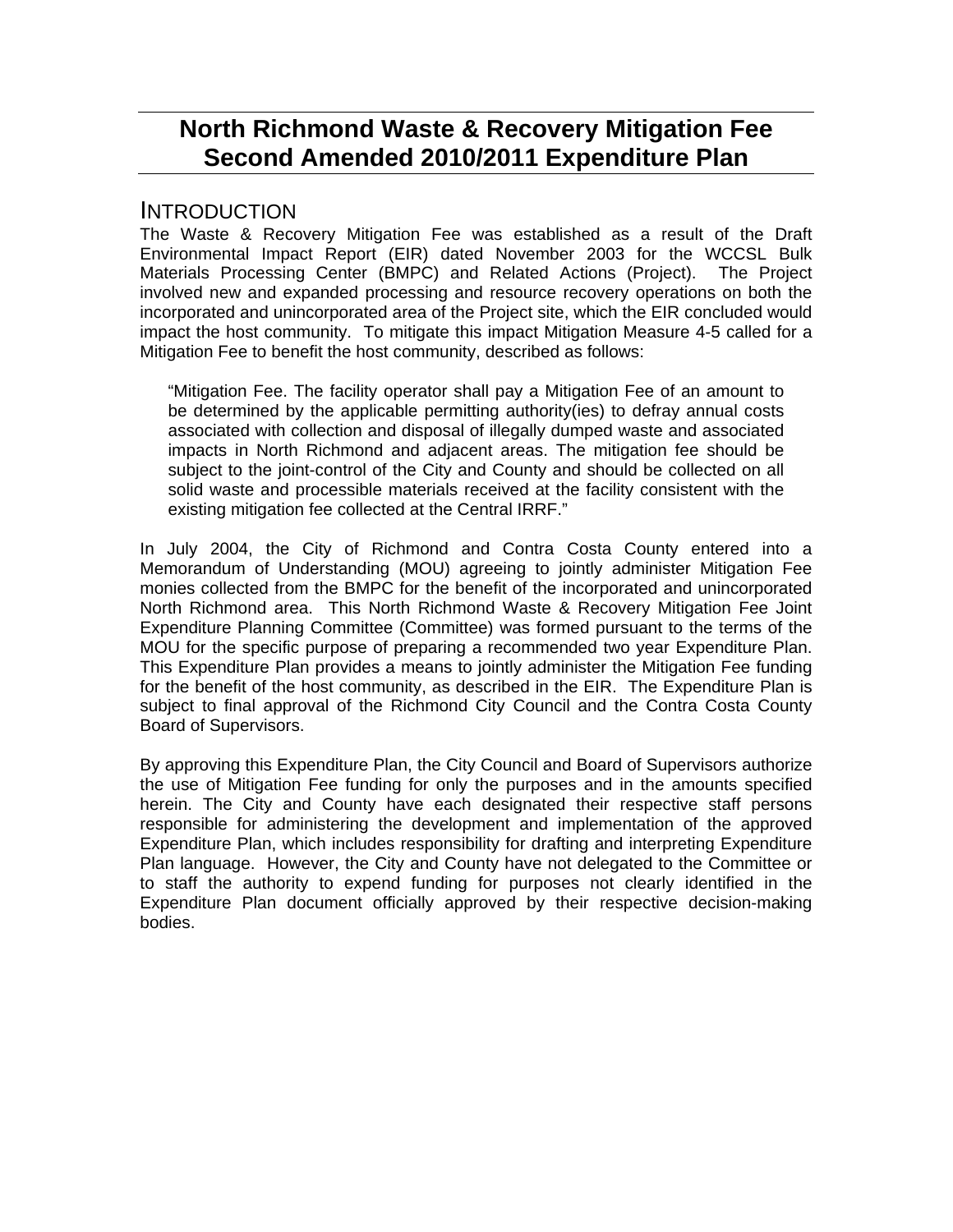## BUDGET

The funding allocations shown on the Expenditure Plan Budget table are based on revenue estimates that are dependant upon multiple variables (e.g. number of tons of recovered materials vs. solid waste, per ton gate rate charged and amount of CPIadjusted per ton Mitigation Fee). Revenue projections may deviate from those provided by Republic and used to prepare this Budget. It is likely that some adjustments will be necessary to accommodate variations between estimated and actual revenue as well as disparity between estimated and actual costs for non-fixed cost strategies. Adjustments may be needed due to under-utilization of a particular program if estimated expenditure was based on per unit cost. If the number of units allocated to a particular line item is not determined to be needed based upon usage, the remaining funding could be redistributed by officially amending the Expenditure Plan.

The Budget includes some line items that are based on fixed costs, however generally there are other line items which are scalable and/or dependant on utilization thereby providing flexibility to adjust amount allocated if and when a significant need is identified. This Expenditure Plan may only be adjusted upon official action taken by both the City and County. Although there has been some interest in allowing flexibility for staff to adjust funding allocations under specific circumstances, the authority to approve or modify the Expenditure Plan rests solely with the City Council and Board of Supervisors.

The two-year Expenditure Plan cycle was established by the City and County to minimize the administrative burden and costs associated with having to go through a joint budget approval process more than once every two years. In order to minimize the amount of funding needed to cover staff costs incurred to amend the Expenditure Plan, staff will only recommend changes to the Expenditure Plan when necessary to address a significant and time-sensitive need.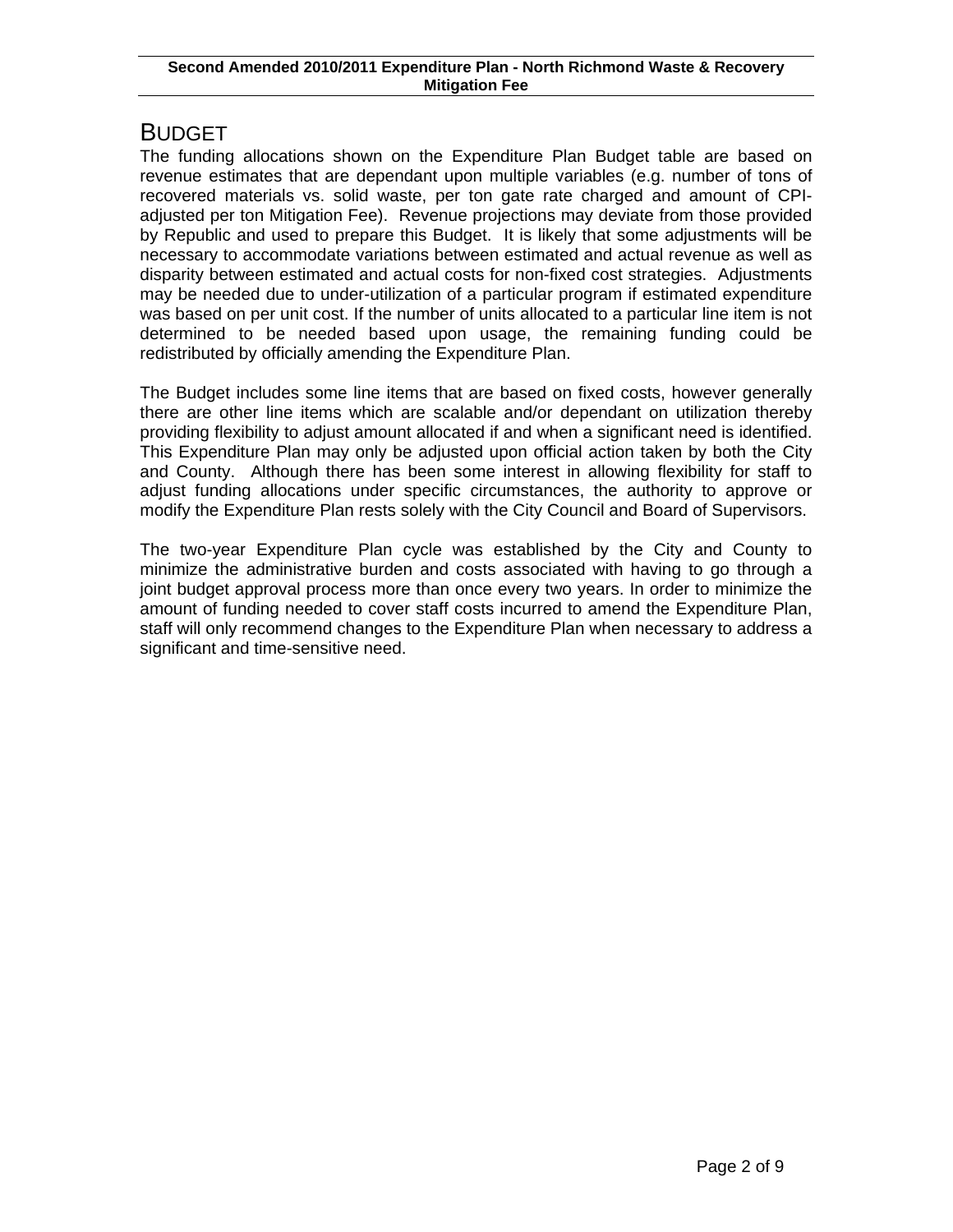|                                                                                                                                                                                                                                             | $\#$                              | <b>Expenditure Plan (EP) Strategy</b>                                                         | 2010-2011<br><b>Budget</b><br>(Phase 1) |           | <b>Funding</b><br><b>Allocations</b><br>(Phase 2) |              | Combined 2010-<br>2011<br><b>Allocations</b> |           |  |
|---------------------------------------------------------------------------------------------------------------------------------------------------------------------------------------------------------------------------------------------|-----------------------------------|-----------------------------------------------------------------------------------------------|-----------------------------------------|-----------|---------------------------------------------------|--------------|----------------------------------------------|-----------|--|
|                                                                                                                                                                                                                                             | 1                                 | Bulky Item Pick-ups & Disposal Vouchers                                                       | \$                                      | 2,000     | \$                                                | 8,000        | \$                                           | 10,000    |  |
| <b>Prevention &amp; Education</b>                                                                                                                                                                                                           | 2                                 | Neighborhood Clean-up Events                                                                  | \$                                      |           | \$                                                | 25,000       | \$                                           | 25,000    |  |
|                                                                                                                                                                                                                                             | 3                                 | <b>Community Services Coordinator</b>                                                         | \$                                      | 144,262   | \$                                                |              | \$                                           | 144,262   |  |
|                                                                                                                                                                                                                                             | $\overline{\mathbf{4}}$           | <b>Community Services Assistant</b>                                                           | \$                                      | 56,000    | \$                                                |              | \$                                           | 56,000    |  |
|                                                                                                                                                                                                                                             | 5                                 | North Richmond Green Campaign *                                                               | \$                                      |           | \$                                                | 34,500       | \$                                           | 34,500    |  |
|                                                                                                                                                                                                                                             | 6                                 | City/County Pick-up from Right-of-Way                                                         | \$                                      | 70,000    | \$                                                |              | \$                                           | 70,000    |  |
|                                                                                                                                                                                                                                             | 7A                                | Code Enforcement - County                                                                     | \$                                      | 258,000   | \$                                                |              | \$                                           | 258,000   |  |
|                                                                                                                                                                                                                                             | 7B                                | Code Enforcement - City                                                                       | \$                                      | 20,000    | \$                                                | 15,000       | \$                                           | 35,000    |  |
|                                                                                                                                                                                                                                             | 8                                 | Graffiti Abatement                                                                            | \$                                      |           | \$                                                |              | \$                                           |           |  |
| Abatement & Enforcement                                                                                                                                                                                                                     | 9                                 | Illegal DumpingLaw Enforcement (Investigation & Patrols)                                      | \$                                      | 375,000   | \$                                                |              | \$                                           | 375,000   |  |
|                                                                                                                                                                                                                                             | 10                                | <b>Surveillance Cameras</b>                                                                   | \$                                      | 10,000    | \$                                                | 50,000       | \$                                           | 60,000    |  |
|                                                                                                                                                                                                                                             | 11                                | <b>Illegal Dumping Prosecutor</b>                                                             | \$                                      | 65,149    | \$                                                |              | \$                                           | 65,149    |  |
|                                                                                                                                                                                                                                             | 12                                | Parks Rehabilitation Initiative                                                               | \$                                      | 19,250    | $\sqrt[6]{\frac{1}{2}}$                           | 70,750       | \$                                           | 90,000    |  |
|                                                                                                                                                                                                                                             | 13                                | Capital Improvement Projects                                                                  | \$                                      |           |                                                   |              | \$                                           |           |  |
|                                                                                                                                                                                                                                             | 14                                | North Richmond Community-Based Projects                                                       | \$                                      | 50,000    | \$                                                | 455,000      | \$                                           | 505,000   |  |
|                                                                                                                                                                                                                                             | 15                                | North Richmond Green Community Service Programs *                                             | \$                                      | 8,000     | \$                                                | 37,000       | \$                                           | 45,000    |  |
|                                                                                                                                                                                                                                             |                                   | Strategies and allocations being carried over from the 2008/2009 Expenditure Plan (\$138,000) |                                         |           |                                                   |              |                                              |           |  |
| <b>Community Investment</b>                                                                                                                                                                                                                 | 16A                               | Neighborhood Landscaping and Gardening Projects                                               |                                         |           | \$                                                | 56,000       | $\boldsymbol{\mathsf{s}}$                    | 56,000    |  |
|                                                                                                                                                                                                                                             | 16B                               | Servicing and Moving/Removal of Street Cans                                                   |                                         |           |                                                   |              |                                              |           |  |
|                                                                                                                                                                                                                                             | 16B                               | Stipends and Mentorship Program                                                               |                                         |           | \$                                                | 47,000       | \$                                           | 47,000    |  |
|                                                                                                                                                                                                                                             | 17G                               | West County Watershedz Program                                                                |                                         |           | \$                                                | 15,000       |                                              | 15,000    |  |
|                                                                                                                                                                                                                                             | 17H                               | Wildcat and San Pablo Creek Enhancements                                                      |                                         |           | ${\mathfrak{F}}$                                  | 20,000       | \$                                           | 20,000    |  |
|                                                                                                                                                                                                                                             | X                                 | <b>Committee Administration/Staffing</b>                                                      | \$                                      | 100,000   | $\, \, \raisebox{12pt}{$\scriptstyle \$}$         | 11,131       | \$                                           | 111,131   |  |
|                                                                                                                                                                                                                                             |                                   | <b>Contigency</b>                                                                             |                                         |           | \$                                                | 185,000      | \$                                           | 185,000   |  |
|                                                                                                                                                                                                                                             | <b>Total Projected Revenue **</b> |                                                                                               |                                         |           | \$                                                | 1,029,380.77 | \$                                           | 2,207,042 |  |
|                                                                                                                                                                                                                                             |                                   | <b>Total Expenditure Plan Budget**</b>                                                        | \$                                      | 1,177,661 | \$                                                | 1,029,381    | \$                                           | 2,207,042 |  |
| * The Phase I funding in the amount of \$8,000 was originally allocated under Strategy 5 and allowed to be used for Little League related expenses,<br>these type of NR Green programs are now being proposed to fal under new Strategy 15. |                                   |                                                                                               |                                         |           |                                                   |              |                                              |           |  |

### North Richmond Waste and Recovery Mitigation Fee Expenditure Plan

*\*\* Total 2010/2011 projected revenue (\$2,207,402) based upon the amount of funding projected to be received in 2010/2011 (\$1,177,661) + actual funding received and not spent under the 2008/2009 Expenditure Plan (\$1,029,381).*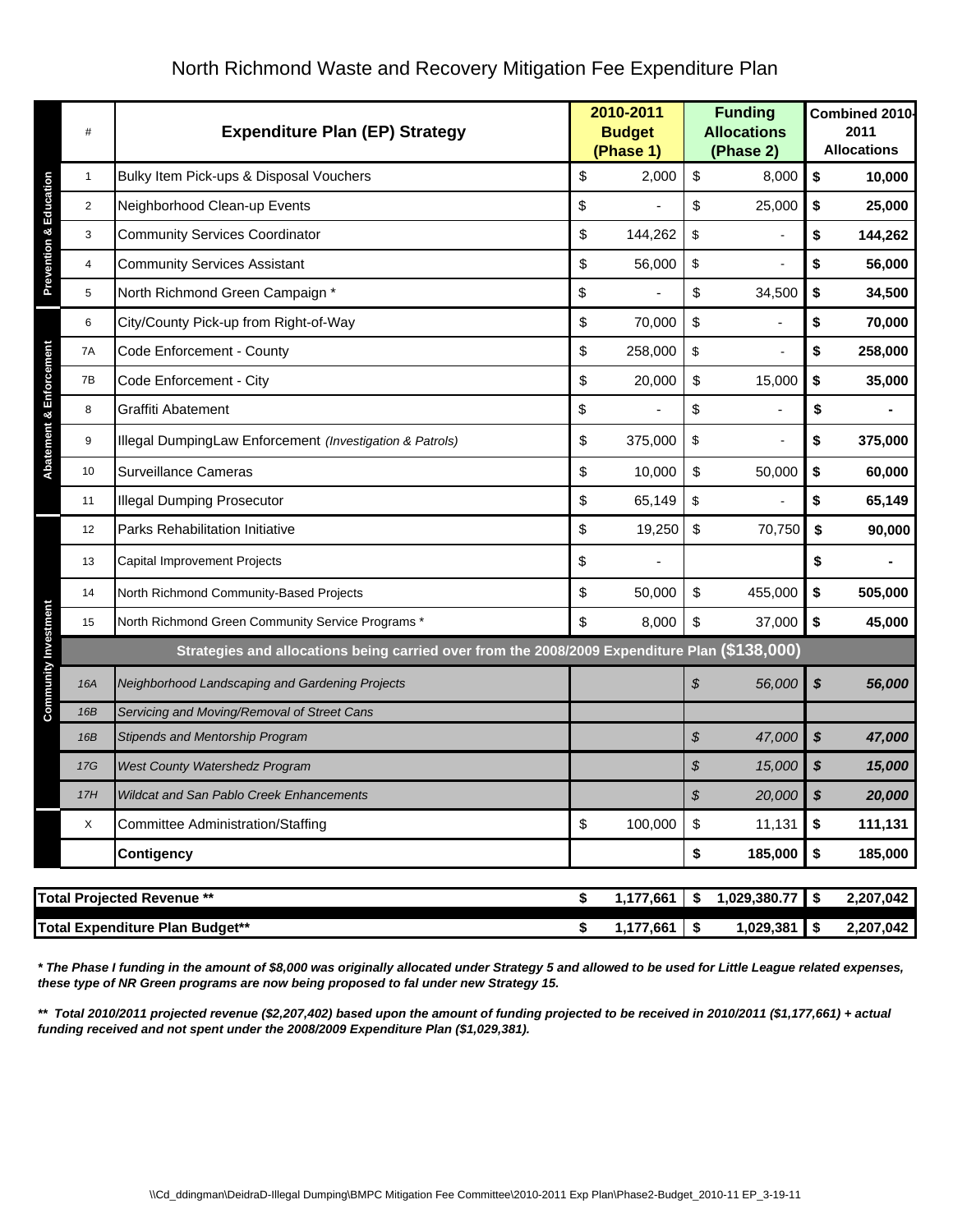### DESCRIPTION OF STRATEGIES RECOMMENDED FOR FUNDING

Funding allocations for each strategy is specified on the attached Budget Table. The funding allocation amounts are for the two-year Expenditure Plan period.

## *PREVENTION & EDUCATION*

#### **1. Bulky Item Pick-ups & Disposal Vouchers**

Provide residents in the Mitigation Fee Primary Funding Area, who prove eligibility consistent with City/County procedures, with the option of choosing to:

- o request up to one on-call pick-up service per calendar year for bulky items that are not accepted in the current on-call clean-ups through Richmond Sanitary Service (RSS); must have an active account with RSS, or
- o request up to twelve \$5 vouchers for disposal at Republic's transfer station on Parr Blvd. per calendar year (vouchers expire after six months, Mitigation Fees only pay for vouchers that are actually redeemed).

#### **2. Neighborhood Clean-ups**

Provide at least one neighborhood and/or creek clean-up event in the Mitigation Fee Funding Area; additional clean-up event may be scheduled as funding allows.

#### **3. Community Services Coordinator**

Fund a full-time Community Services Coordinator (CSC) position to be staffed on a contract basis through a non-profit or public entity (including salary/benefits/overhead). The CSC shall serve as a link between the community of North Richmond, the City of Richmond, and Contra Costa County for issues related to beautification, illegal dumping, and blight; assist the City and County in implementing specified strategies from the Expenditure Plan; and coordinate specified activities related to illegal dumping and beautification within the North Richmond Primary Mitigation Funding area.

#### **4. Community Services Assistant**

Fund a part-time Community Services Assistant to assist community members interested in claiming Vouchers or Bulky-Item Pick ups, reporting illegal dumping, seeking referral/resources as well as track data related to illegally dumped waste collected by Republic Services Hot Spot Crew (including salary/benefits/overhead) on a contract basis through a non-profit or public entity. If Community Services Coordinator is not bilingual, Assistant shall be bilingual or related services shall be provided in order to assist with translation services on a contract basis through a non-profit or public entity.

#### **5. North Richmond Green Campaign**

Fund public outreach activities of the below specified types upon where the specific details related to each activity has been submitted to staff and determined to align with the purpose of the Mitigation Fee and Expenditure Plan:

• Banners (light pole banners, which may include pictures of native flowers, nrgreen.org website, pictures or names of North Richmond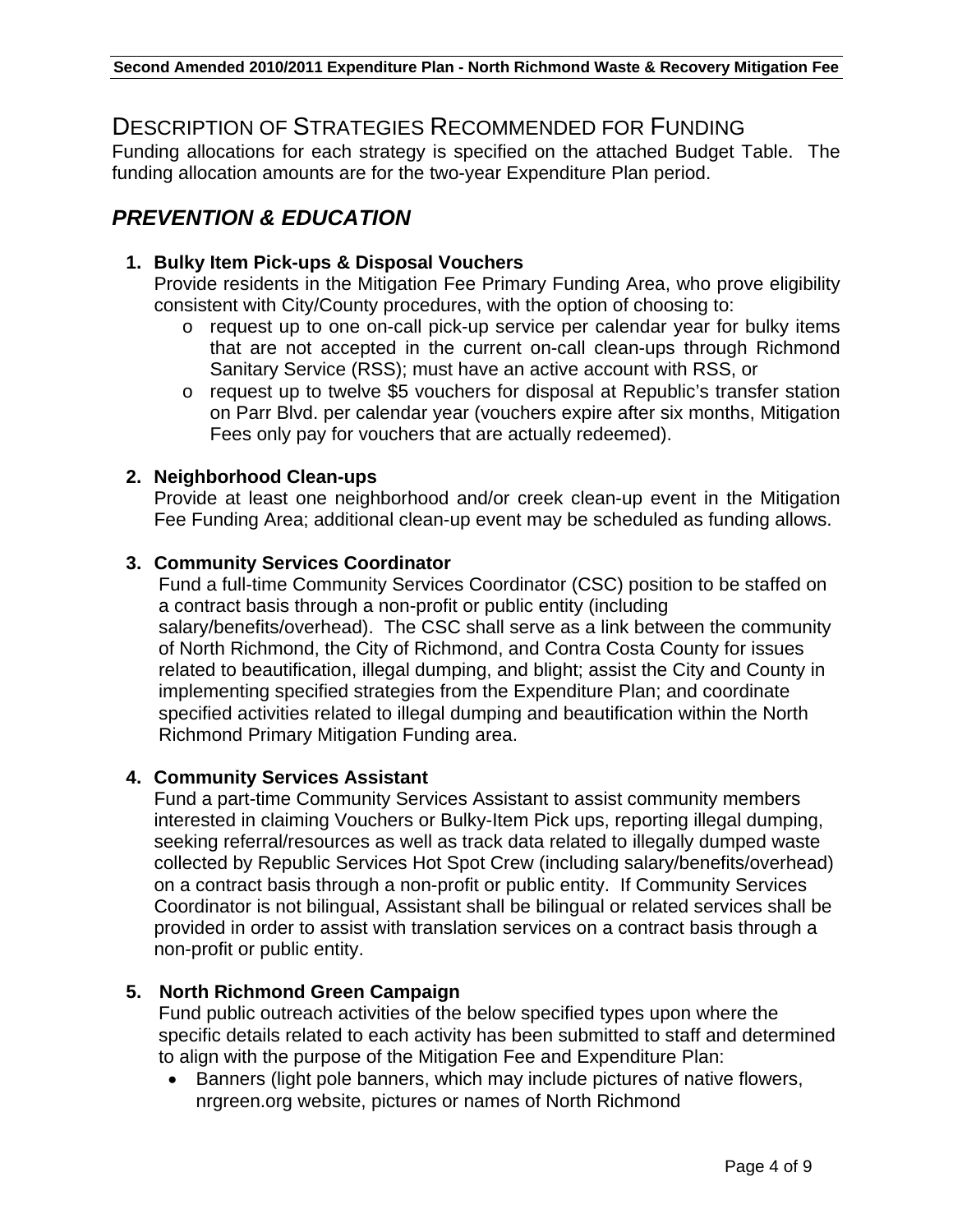churches/organizations/institutions, and will include "jointly funded by City of Richmond and Contra Costa County"

- Stipends for community members (youth and adults) for door-to-door outreach to promote mitigation-funded strategies
- NR Green Festival plan to hold in Spring/Summer 2010 (which may include information booths, fun activities for kids, food, and information about community-beautification projects)
- Printing flyers; brochures (which will include "jointly funded by City of Richmond and Contra Costa County" and subject to committee staff approval)
- T-Shirts t-shirts with NRGreen.org website (which will include "jointly funded by City or Richmond and Contra Costa County" and design subject to committee staff approval)
- Signage other banners for educational purposes (which will include "jointly funded by City or Richmond and Contra Costa County" and design subject to committee staff approval)
- Design and printing of staff approved Banners, Signage and/or T-Shirts which include NR Green website and local phone number for Community members to learn more about Mitigation funded programs/efforts
- Design, printing and/or distribution of staff approved education and outreach materials which include "Funded by City of Richmond & Contra Costa County" and are clearly intended to directly:
	- Inform the community about Mitigation funded programs/efforts, increase participation in Mitigation funded programs/efforts,
	- Reduce illegal dumping and blight in the Mitigation Fee Funding Area, and
	- Promote beautification in the Mitigation Fee Funding Area.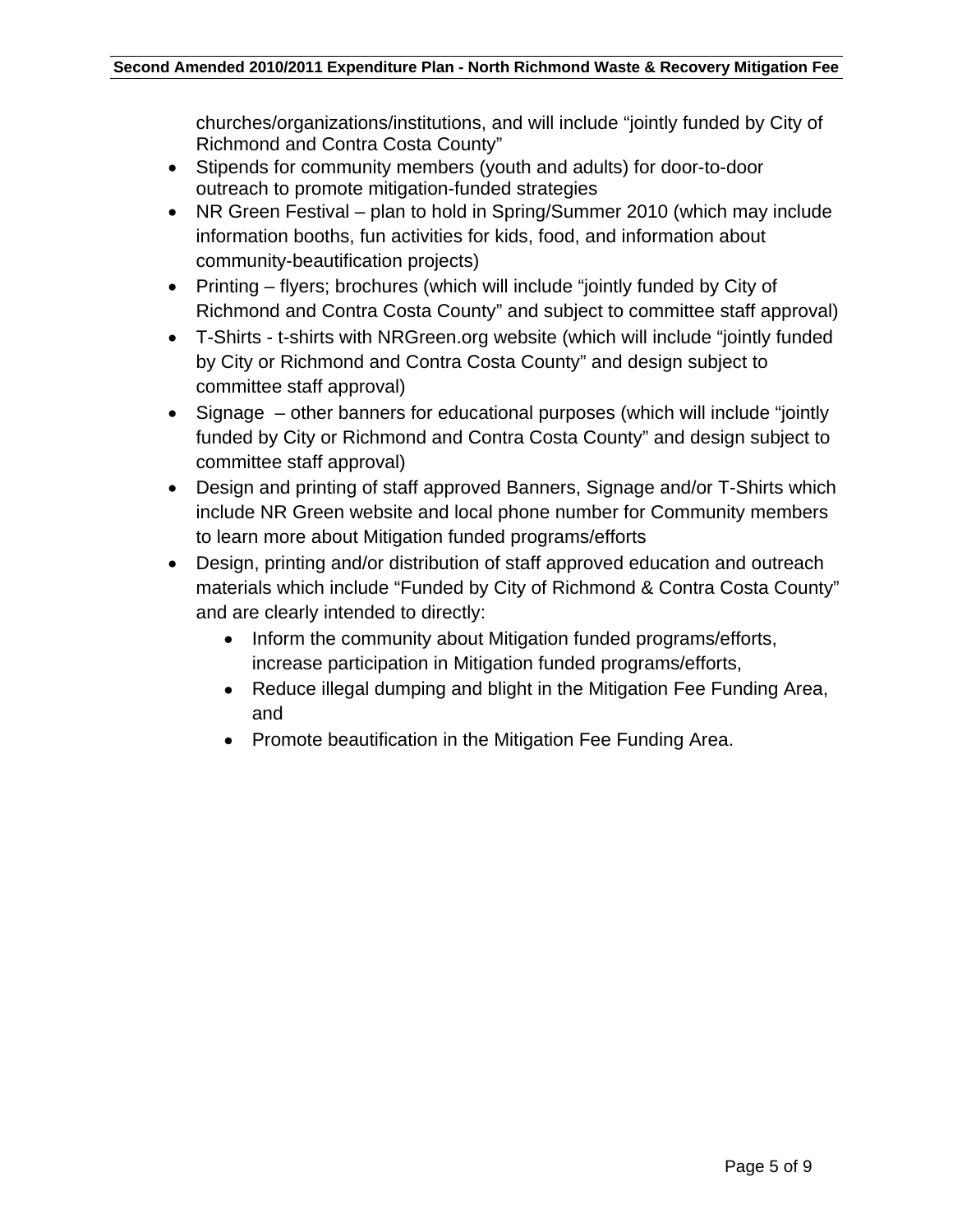## *ABATEMENT & ENFORCEMENT*

#### **6. City/County Pick-up from Right-of-Way**

Fund consolidated pick-up program (including personnel, mileage, administrative costs and equipment rental as needed) for illegal dumping in the public right-ofway located within the unincorporated & incorporated Mitigation Fee Primary Funding Area to remove items not collected by the designated RSS Hot Spot Route crew.

#### **7A. Code Enforcement Staff - County**

Fund full-time County code enforcement position (including salary/benefits and related vehicle and equipment costs), to assist with vacant/abandoned lot abatements and fencing as well as other health/building/zoning violations related to illegal dumping and blight throughout the unincorporated Mitigation Funding Area.

#### **7B. Code Enforcement Staff - City**

Fund full-time temporary (non-benefited) for remaining period covered under this 2010/2011 Expenditure Plan Cycle code enforcement position, to assist with foreclosed properties, vacant/abandoned lot abatements and fencing as well as other health/building/zoning violations related to illegal dumping and blight throughout the incorporated Mitigation Funding Area.

#### **8. Graffiti Abatement**

For 2010/2011, City has agreed to proved and not request reimbursement for consolidated graffiti abatement program (including personnel, mileage, administrative costs and purchase/rental of equipment and materials) for graffiti on public property and/or visible from the public right-of-way located within the unincorporated & incorporated Mitigation Fee Primary Funding Area.

#### **9. Illegal Dumping Law Enforcement (Investigations & Patrols)**

Fund approximately 94% of the equivalent of a full-time Sheriff Deputy (including salary/benefits, overtime, uniform and related cell phone, equipment, and vehicle costs) to assist with law enforcement investigations and patrols to combat illegal dumping within the Mitigation Fee Primary Funding Area.

#### **10. Surveillance Cameras**

Fund the purchase of cameras, camera infrastructure, and costs related to maintenance, repair & relocation of surveillance camera program equipment within the Mitigation Fee Primary Funding Area to target specific locations where illegal dumping occurs most regularly.

#### **11. Illegal Dumping Prosecutor**

Fund quarter-time of community prosecutor position in order to ensure some time can be dedicated to prosecuting cases for violations that occur within the Mitigation Fee Primary Funding Area with special emphasis on instances of commercial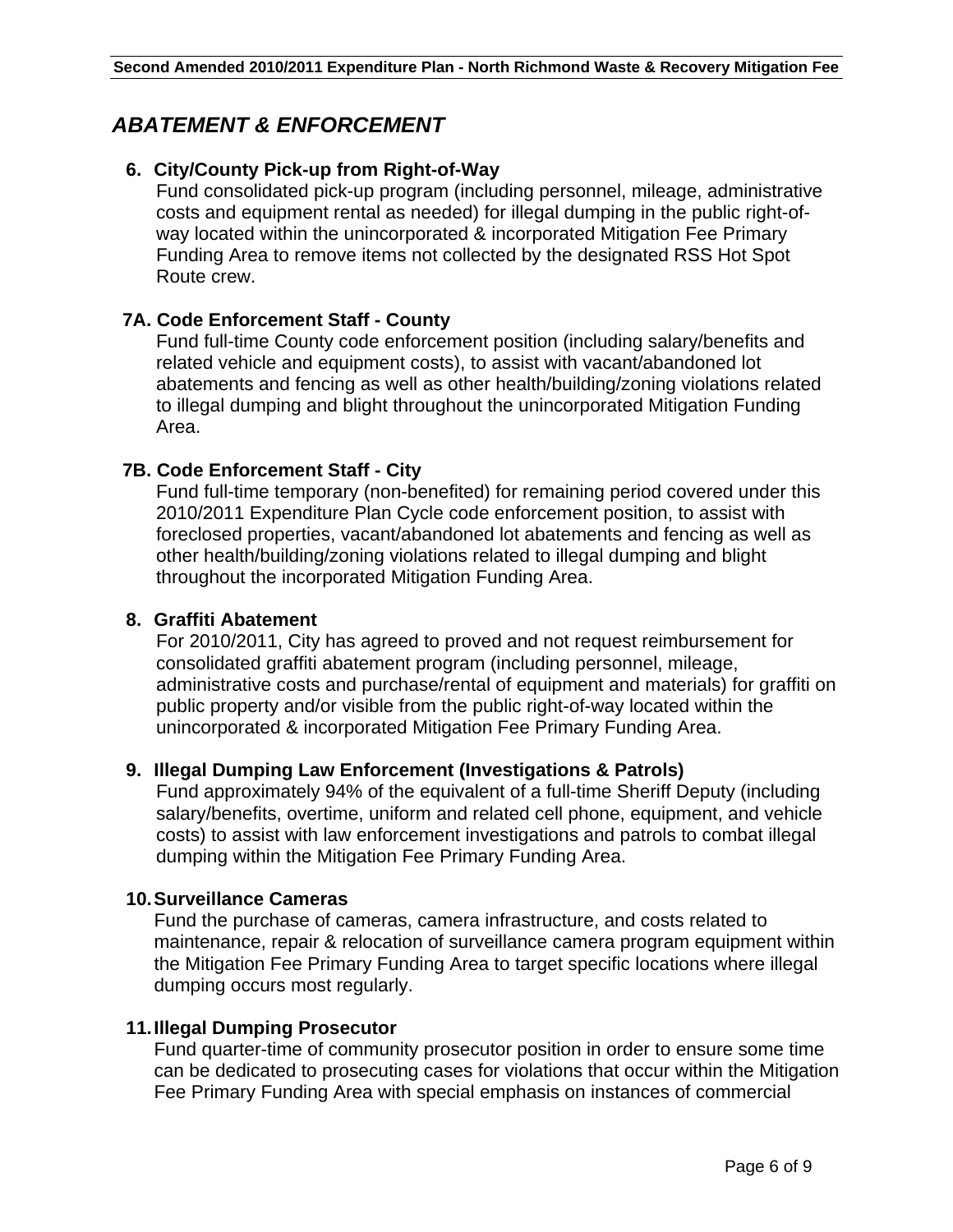dumping as well as other quality of life issues (e.g. alcohol abatement, environmental crimes).

## *COMMUNITY INVESTMENT*

#### **12. Parks Rehabilitation Initiative**

Fund various park and related projects and maintenance at Third Street Ball field, Shields-Reid Park and other areas within the Mitigation Fee Primary Funding Area.

#### **13. Capital Improvement Projects**

Fund various capital improvement projects<sup>1</sup>, including infrastructure and creek related improvements, within the Mitigation Fee Primary Funding Area.

Projects could include but are not limited to:

- o Street & sidewalk improvements at railroads and railroad crossings
- o Beautification and/or structural enhancements to the exterior of specific community identified structures
- o Lighting
- o Street medians
- o Creek-related improvement or rehabilitation

 $1$  At the July 2010 meeting, the Committee voted to recommend allocation of Strategy 13 funding (\$105,000) for Phase 2 of the Eco Academy Project proposed by Neighborhood House of North Richmond (NHNR). However, in January 2011, NHNR advised the City of Richmond & Contra Costa County that their organization no longer intended to implement this project.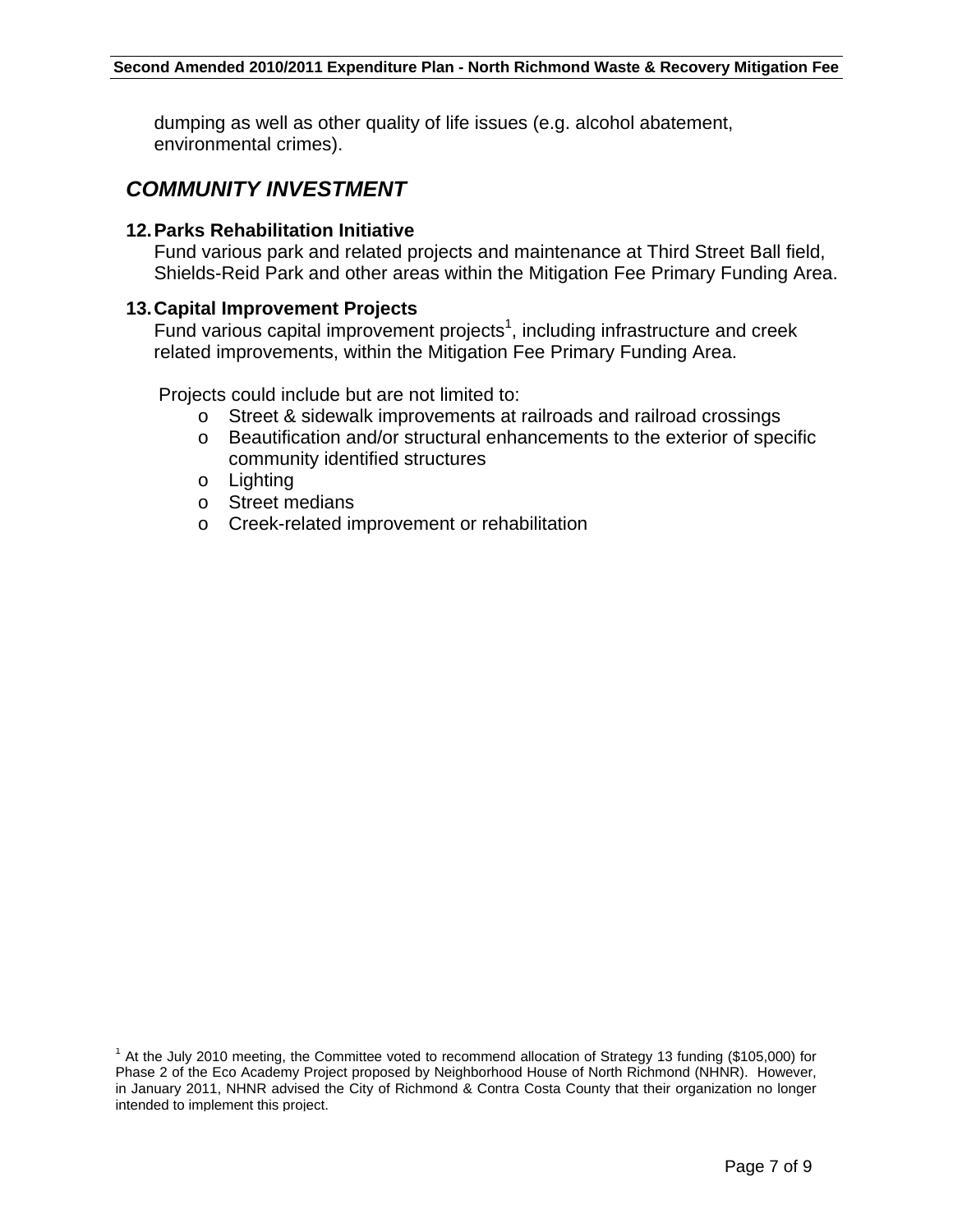#### **14. North Richmond Community Based Projects**

Fund the development, implementation and oversight of a variety of communitybased projects with specific focuses on anti-littering, environmental stewardship, blight reduction and/or beautification (including personnel/labor, administrative oversight, materials, equipment and related maintenance costs). Rather than funding stipend programs separately (including stipends, administrative oversight and related materials/equipment), new community-based projects/programs should include component for stipends, where appropriate, to pay local youth and/or other community members for assisting with illegal dumping prevention/abatement or beautification activities within the Mitigation Fee Primary Funding Area.

Community-Based Projects to be funded would be solicited through open Request for Proposals (RFP) process(es) and could include but are not limited to:

- o Neighborhood Landscaping & Gardening Projects
- o Greening Project
- o Community Art Programs (e.g. Tile Art, Murals or Safe Routes/Popsicle Project)
- o Mentorship Programs

Detail about recommended allocation of Community Based Projects selected to date and remainder available for allocation is contained in the attached table.

#### **15. North Richmond Green Community Services Programs**

Fund the following North Richmond Green programs to the extent the specific details submitted are determined to align with the purpose of the Mitigation Fee and Expenditure Plan:

- North Richmond Little League Baseball Program (which includes cost of registration, jerseys with customized North Richmond Green patches, hats, pants, season kick-off event/parade, and equipment)
- North Richmond Adult Softball program (which includes cost of registration, jerseys with customized North Richmond Green patches, and hats)
- North Richmond Youth Eco Academy (which may include projects to include school gardens, recycling efforts, habitat restoration, creek/bay/ocean water quality monitoring, and beach/creek/neighborhood clean-ups; coordination and supervision ecological field trips; utilize rooms in Shields-Reid Community Center; essential location for green academy; serve entire community but will revolve services around youth ; funds may be used to support the cost of materials, transportation, fees, etc. associated with relevant community beautification projects such landscaping and murals.)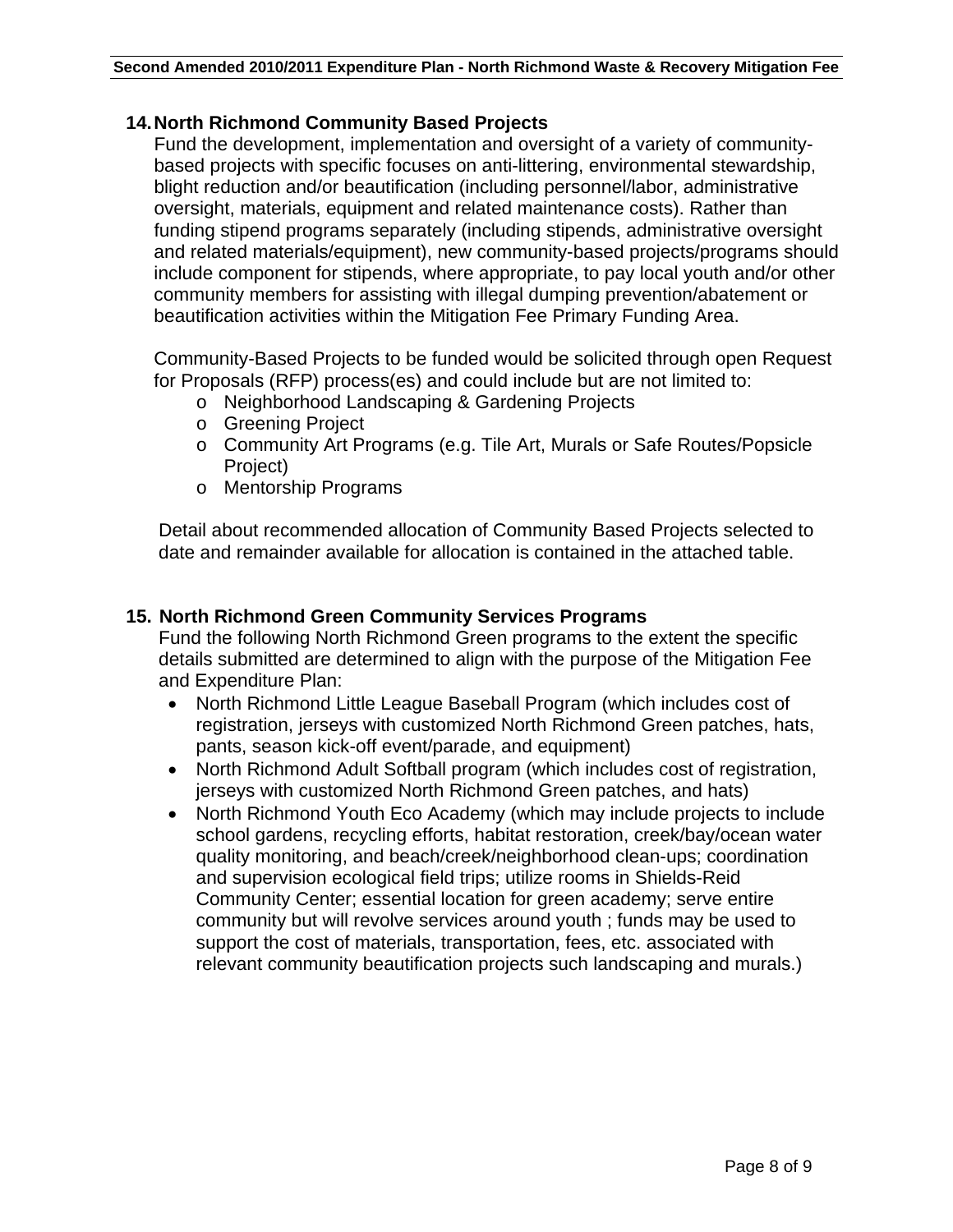#### *Strategies with funding and activities that have been carried forward from the 2008/2009 Expenditure Plan*

#### *16A***.** *Neighborhood Landscaping and Gardening Projects*

- Fund the Lots of Crops project involving the establishment of a new community garden on a previously vacant lot that had been subject to dumping or blight. This community garden project:
	- o relies on partnerships with local residents, non-profit and community based organizations, school groups and other community groups to start and maintain projects
	- o provides the community with educational/outreach opportunities, healthy foods, and community building

#### *16B. Servicing and Moving/Removal of Street Cans*

• Fund cost of collection services provided and not yet billed in late 2009 and relocation/removal of four street cans in 2010 within the Mitigation Fee Primary

#### *17A. Stipends and Mentorship Program*

• Fund the proposed Mentoring Program at the Young Adult Empowerment Center to aid in efforts to combat illegal dumping and blight within the Mitigation Fee Primary Funding Area

#### *17G. West County Watershedz Program*

- Fund the cost of vegetation clearing in order to provide visibility needed for County Flood Control District to conduct topographic surveys in locations to be surveyed as identified by the County.
- Strive to hire local youth to assist with the trimming and removal of vegetation.

#### *17H. Wildcat and San Pablo Creek Enhancements*

• Topographical surveys of riparian forest and hydrologic modeling to develop a vegetation management plan for Wildcat Creek.

## *STAFF COSTS*

Due the staff time necessary for staffing this committee and Expenditure Plan development, administration, oversight and implementation, funding has been allocated to accommodate staff costs for both the City and County for calendar years 2010 and 2011.